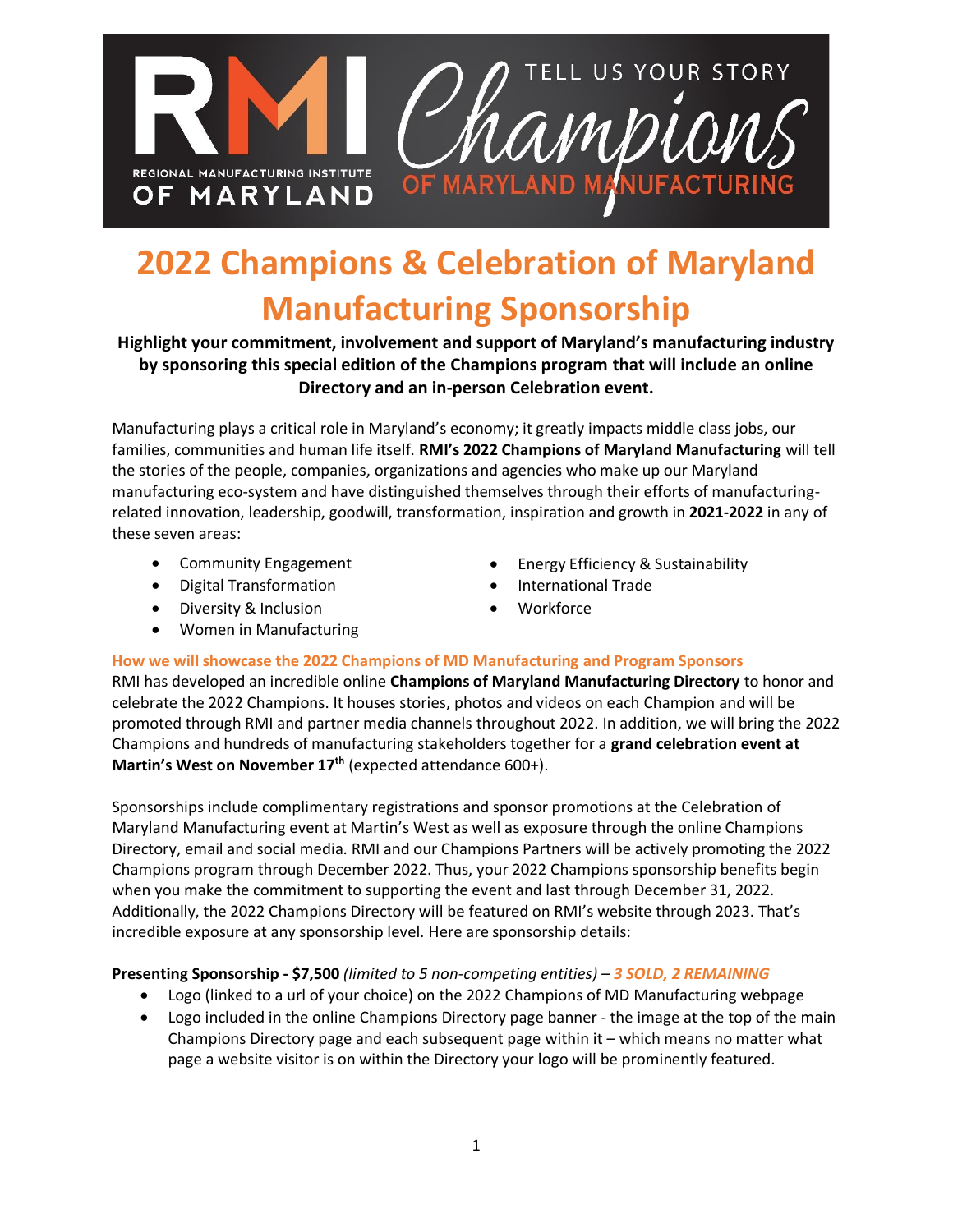- Logo (linked to a url of your choice) on each Champion's individual story page within the 2022 Champions of MD Manufacturing Directory (For example, if there are 150 Champions, your logo will appear on each of the 150 Champion's story pages.)
- Sponsor will be included in the video being produced for showcasing at the November 17 Celebration event and that will be hosted on RMI's website for viewing after the event
- Logo on welcome sign at the November 17 Celebration event only Presenting Sponsors will be on this signage
- Logo in printed program to be distributed at the November 17 Celebration event
- Logo prominently featured on general sponsor signage at the November 17 Celebration event
- Recognition from the stage during the November 17 Celebration event
- Logo prominently featured on step-n-repeat banner at designated area for guests to have photos taken by professional photographer
- Two (2) complimentary tables of eight (8) for the November 17 Celebration event
- RMI will distribute one custom email promoting Presenting Sponsor to RMI's full email database between time of sponsorship commitment and December 31, 2022. Sponsor may provide custom ad for distribution or RMI will draft simple ad with info from sponsor.
- Sponsor will receive contact info (name, company, title, website and email) for all Champions (There were 148 Champion stories submitted in 2020.)
- Logo linked to url of your choice in Champions related emails distributed by RMI
- Logo included in email graphic being sent from RMI to Partners for distribution to their email databases and on social media
- Complimentary RMI membership through 12/31/2022, if applicable

#### **Gold Sponsorship - \$3,500** *(limit: 5)*

- Logo (linked to a url of your choice) on the 2022 Champions of MD Manufacturing webpage
- Logo included in the online Champions Directory page banner the image at the top of the main Champions Directory page and each subsequent page within it – which means no matter what page a website visitor is on within the Directory your logo will be prominently featured
- Logo (linked to a url of your choice) on each Champion's individual story page within the 2022 Champions of MD Manufacturing Directory (for example, if there are 150 Champions, your logo will appear on each of the 150 Champion's story pages.)
- Logo in printed program to be distributed at the November 17 Celebration event
- Logo prominently featured on general sponsor signage at the November 17 Celebration event
- Sponsor will be recognized for its support from the stage during the November 17 Celebration event
- One (1) complimentary table of eight (8) for the November 17 Celebration event
- Logo linked to url of your choice in Champions related emails distributed by RMI
- Complimentary RMI membership through 12/31/2022, if applicable

#### **Specialty Cocktail Sponsorship - \$3,500** *(limit: 1) - SOLD*

- Logo (linked to a url of your choice) on the 2022 Champions of MD Manufacturing webpage
- Logo included in the online Champions Directory page banner the image at the top of the main Champions Directory page and each subsequent page within it – which means no matter what page a website visitor is on within the Directory your logo will be prominently featured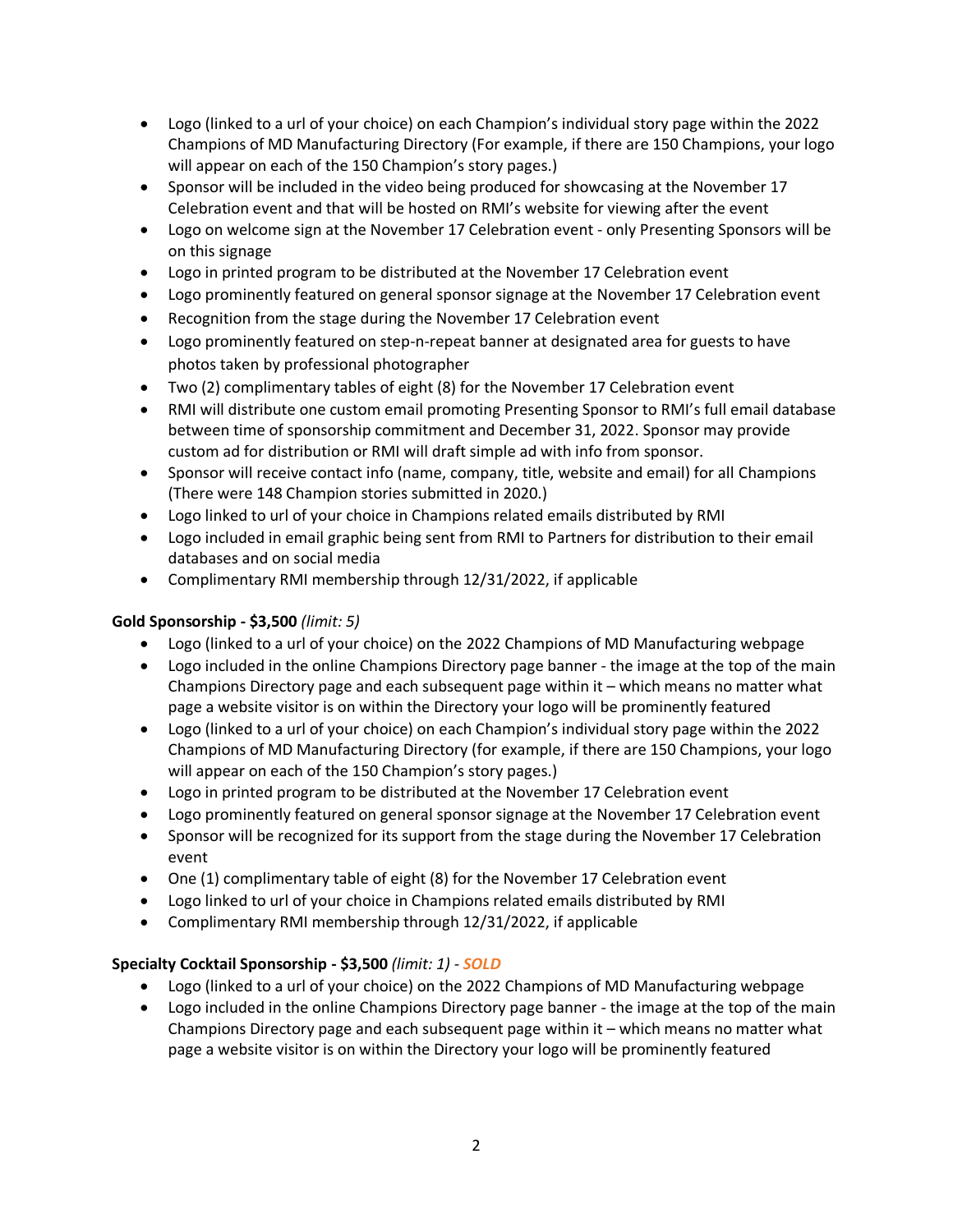- Logo (linked to a url of your choice) on each Champion's individual story page within the 2022 Champions of MD Manufacturing Directory (for example, if there are 150 Champions, your logo will appear on each of the 150 Champion's story pages.)
- Logo on custom Specialty Drink Sponsor signage at each bar at the November 17 Celebration event
- Logo in printed program to be distributed at the November 17 Celebration event
- Logo prominently featured on general sponsor signage at the November 17 Celebration event
- Recognition for its support from the stage during the November 17 Celebration event
- One (1) complimentary table of eight (8) for the November 17 Celebration event
- Logo linked to url of your choice in Champions related emails distributed by RMI
- Complimentary RMI membership through 12/31/2022, if applicable

#### **Silver Sponsorship - \$2,000** *(unlimited)\**

- Logo on the main 2022 Champions of MD Manufacturing website page
- Your logo featured in sidebar on Champions Directory page and linked to a url of your choice. Note: All Silver Sponsor logos will randomly rotate to appear on Champions Directory pages.
- Logo in printed program to be distributed at the November 17 Celebration event
- Logo on general sponsor signage at the November 17 Celebration event
- One (1) complimentary table of eight (8) for the November 17 Celebration event
- Your logo featured in Champions related emails distributed by RMI

*\* For economic development agencies that opt for the Silver Sponsorship, the agency logo - linked to url of your choice - will be featured in the online Champions Directory on the individual story page of each Champion from your county/region.* 

*See next page for Sponsorship Commitment Form.*